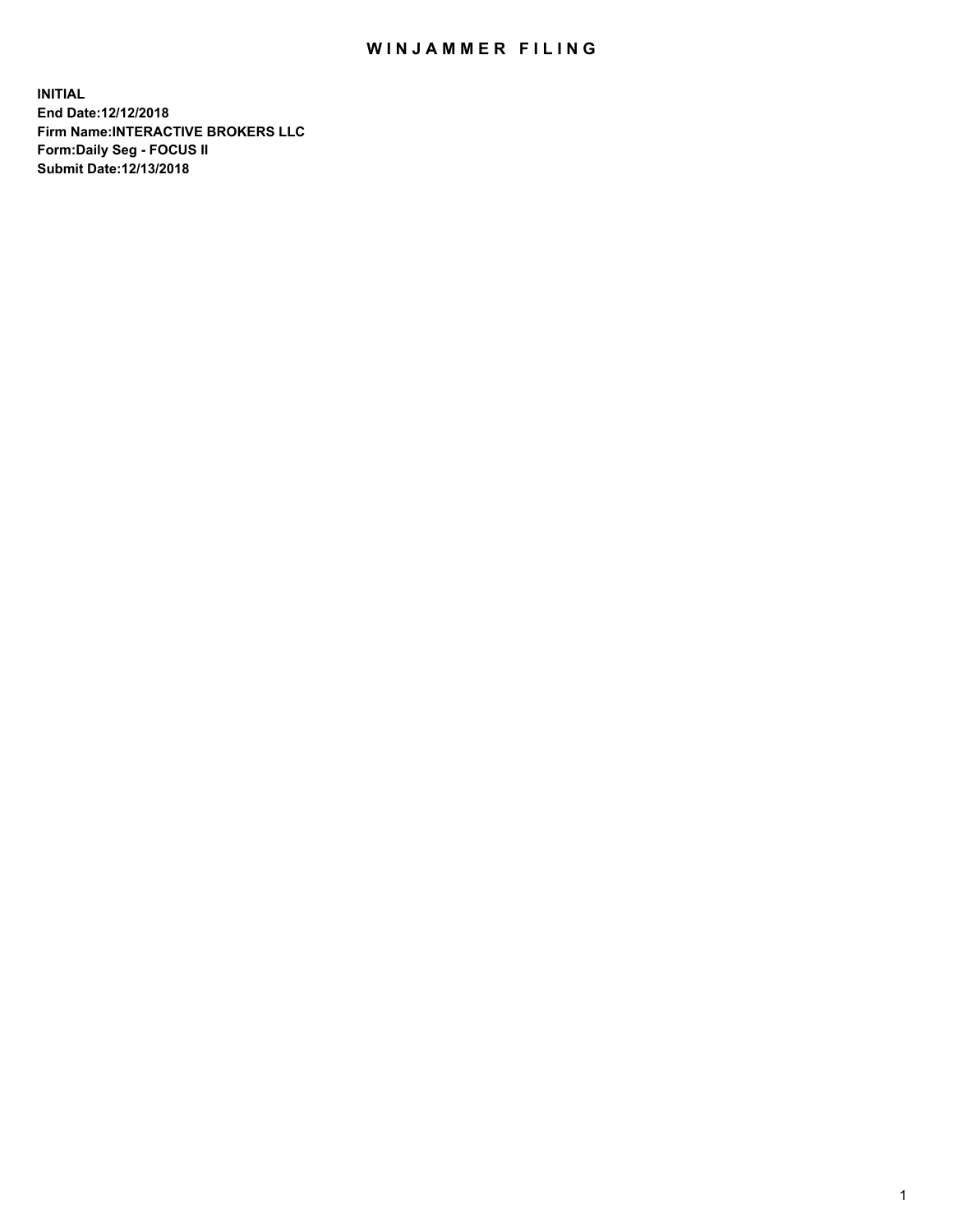**INITIAL End Date:12/12/2018 Firm Name:INTERACTIVE BROKERS LLC Form:Daily Seg - FOCUS II Submit Date:12/13/2018 Daily Segregation - Cover Page**

| Name of Company                                                                                                                                                                                                                                                                                                                | <b>INTERACTIVE BROKERS LLC</b>                                                                  |
|--------------------------------------------------------------------------------------------------------------------------------------------------------------------------------------------------------------------------------------------------------------------------------------------------------------------------------|-------------------------------------------------------------------------------------------------|
| <b>Contact Name</b>                                                                                                                                                                                                                                                                                                            | James Menicucci                                                                                 |
| <b>Contact Phone Number</b>                                                                                                                                                                                                                                                                                                    | 203-618-8085                                                                                    |
| <b>Contact Email Address</b>                                                                                                                                                                                                                                                                                                   | jmenicucci@interactivebrokers.c<br>om                                                           |
| FCM's Customer Segregated Funds Residual Interest Target (choose one):<br>a. Minimum dollar amount: ; or<br>b. Minimum percentage of customer segregated funds required:%; or<br>c. Dollar amount range between: and; or<br>d. Percentage range of customer segregated funds required between:% and%.                          | $\overline{\mathbf{0}}$<br>$\overline{\mathbf{0}}$<br>155,000,000 245,000,000<br>0 <sub>0</sub> |
| FCM's Customer Secured Amount Funds Residual Interest Target (choose one):<br>a. Minimum dollar amount: ; or<br>b. Minimum percentage of customer secured funds required:% ; or<br>c. Dollar amount range between: and; or<br>d. Percentage range of customer secured funds required between:% and%.                           | $\overline{\mathbf{0}}$<br>$\overline{\mathbf{0}}$<br>80,000,000 120,000,000<br>0 <sub>0</sub>  |
| FCM's Cleared Swaps Customer Collateral Residual Interest Target (choose one):<br>a. Minimum dollar amount: ; or<br>b. Minimum percentage of cleared swaps customer collateral required:% ; or<br>c. Dollar amount range between: and; or<br>d. Percentage range of cleared swaps customer collateral required between:% and%. | $\overline{\mathbf{0}}$<br>$\underline{\mathbf{0}}$<br>0 <sub>0</sub><br>0 <sub>0</sub>         |

Attach supporting documents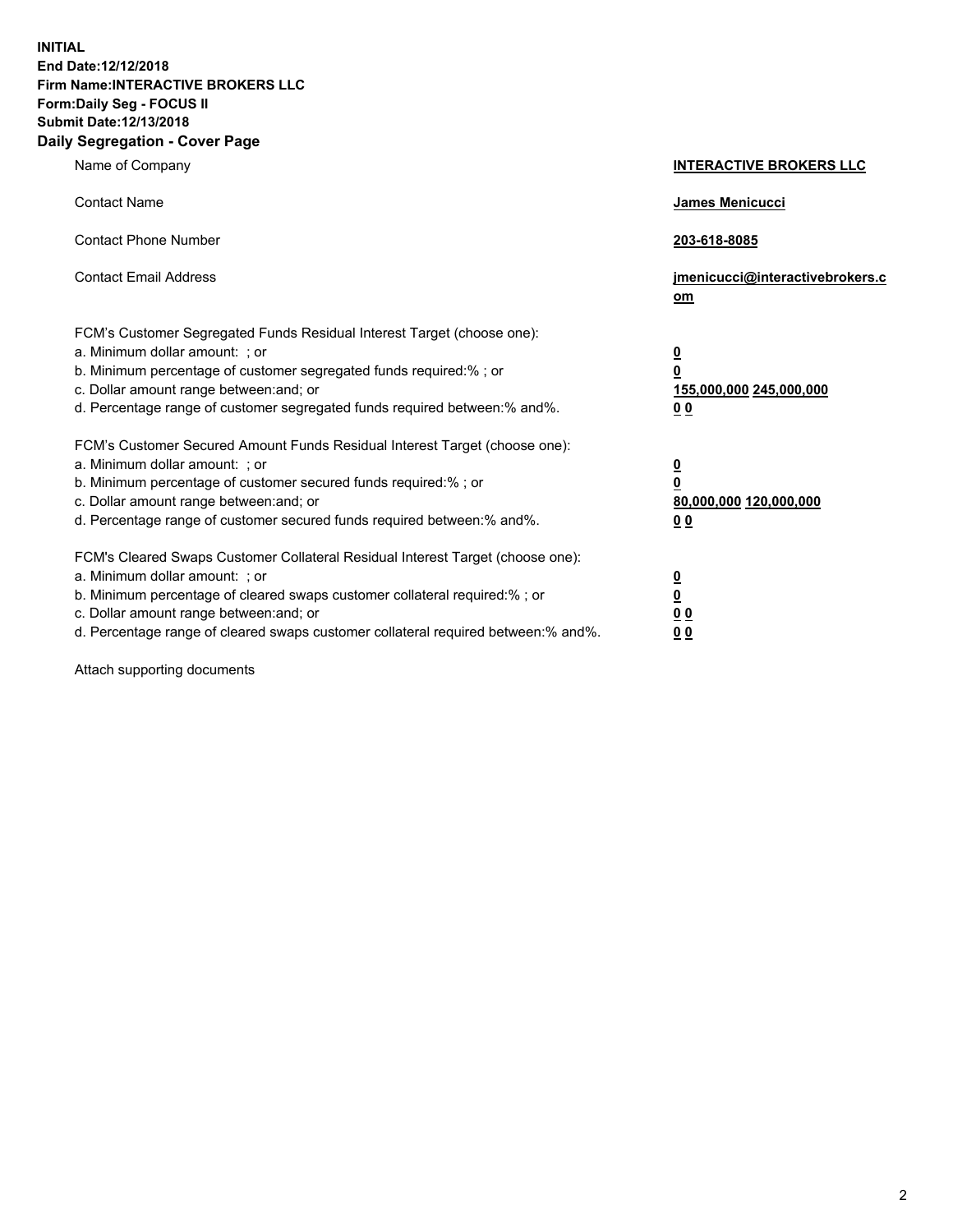## **INITIAL End Date:12/12/2018 Firm Name:INTERACTIVE BROKERS LLC Form:Daily Seg - FOCUS II Submit Date:12/13/2018 Daily Segregation - Secured Amounts**

| Foreign Futures and Foreign Options Secured Amounts                                       |                                                                                                                                                                                                                                                                                                                                                                                                                                                                                                                                                                                                                                                                                                                                                                                                                                                                                                                                                                                                                                                                                                                                                                                                                                                                                                                                                                                                                                                                                                  |
|-------------------------------------------------------------------------------------------|--------------------------------------------------------------------------------------------------------------------------------------------------------------------------------------------------------------------------------------------------------------------------------------------------------------------------------------------------------------------------------------------------------------------------------------------------------------------------------------------------------------------------------------------------------------------------------------------------------------------------------------------------------------------------------------------------------------------------------------------------------------------------------------------------------------------------------------------------------------------------------------------------------------------------------------------------------------------------------------------------------------------------------------------------------------------------------------------------------------------------------------------------------------------------------------------------------------------------------------------------------------------------------------------------------------------------------------------------------------------------------------------------------------------------------------------------------------------------------------------------|
|                                                                                           |                                                                                                                                                                                                                                                                                                                                                                                                                                                                                                                                                                                                                                                                                                                                                                                                                                                                                                                                                                                                                                                                                                                                                                                                                                                                                                                                                                                                                                                                                                  |
| Amount required to be set aside pursuant to law, rule or regulation of a foreign          | $0$ [7305]                                                                                                                                                                                                                                                                                                                                                                                                                                                                                                                                                                                                                                                                                                                                                                                                                                                                                                                                                                                                                                                                                                                                                                                                                                                                                                                                                                                                                                                                                       |
| government or a rule of a self-regulatory organization authorized thereunder              |                                                                                                                                                                                                                                                                                                                                                                                                                                                                                                                                                                                                                                                                                                                                                                                                                                                                                                                                                                                                                                                                                                                                                                                                                                                                                                                                                                                                                                                                                                  |
| Net ledger balance - Foreign Futures and Foreign Option Trading - All Customers           |                                                                                                                                                                                                                                                                                                                                                                                                                                                                                                                                                                                                                                                                                                                                                                                                                                                                                                                                                                                                                                                                                                                                                                                                                                                                                                                                                                                                                                                                                                  |
| A. Cash                                                                                   | 461,723,307 [7315]                                                                                                                                                                                                                                                                                                                                                                                                                                                                                                                                                                                                                                                                                                                                                                                                                                                                                                                                                                                                                                                                                                                                                                                                                                                                                                                                                                                                                                                                               |
| B. Securities (at market)                                                                 | $0$ [7317]                                                                                                                                                                                                                                                                                                                                                                                                                                                                                                                                                                                                                                                                                                                                                                                                                                                                                                                                                                                                                                                                                                                                                                                                                                                                                                                                                                                                                                                                                       |
| Net unrealized profit (loss) in open futures contracts traded on a foreign board of trade | -2,933,310 [7325]                                                                                                                                                                                                                                                                                                                                                                                                                                                                                                                                                                                                                                                                                                                                                                                                                                                                                                                                                                                                                                                                                                                                                                                                                                                                                                                                                                                                                                                                                |
| Exchange traded options                                                                   |                                                                                                                                                                                                                                                                                                                                                                                                                                                                                                                                                                                                                                                                                                                                                                                                                                                                                                                                                                                                                                                                                                                                                                                                                                                                                                                                                                                                                                                                                                  |
| a. Market value of open option contracts purchased on a foreign board of trade            | 109,703 [7335]                                                                                                                                                                                                                                                                                                                                                                                                                                                                                                                                                                                                                                                                                                                                                                                                                                                                                                                                                                                                                                                                                                                                                                                                                                                                                                                                                                                                                                                                                   |
| b. Market value of open contracts granted (sold) on a foreign board of trade              | -124,681 [7337]                                                                                                                                                                                                                                                                                                                                                                                                                                                                                                                                                                                                                                                                                                                                                                                                                                                                                                                                                                                                                                                                                                                                                                                                                                                                                                                                                                                                                                                                                  |
| Net equity (deficit) (add lines 1. 2. and 3.)                                             | 458,775,019 [7345]                                                                                                                                                                                                                                                                                                                                                                                                                                                                                                                                                                                                                                                                                                                                                                                                                                                                                                                                                                                                                                                                                                                                                                                                                                                                                                                                                                                                                                                                               |
| Account liquidating to a deficit and account with a debit balances - gross amount         | 5,386 [7351]                                                                                                                                                                                                                                                                                                                                                                                                                                                                                                                                                                                                                                                                                                                                                                                                                                                                                                                                                                                                                                                                                                                                                                                                                                                                                                                                                                                                                                                                                     |
| Less: amount offset by customer owned securities                                          | 0 [7352] 5,386 [7354]                                                                                                                                                                                                                                                                                                                                                                                                                                                                                                                                                                                                                                                                                                                                                                                                                                                                                                                                                                                                                                                                                                                                                                                                                                                                                                                                                                                                                                                                            |
| Amount required to be set aside as the secured amount - Net Liquidating Equity            | 458,780,405 [7355]                                                                                                                                                                                                                                                                                                                                                                                                                                                                                                                                                                                                                                                                                                                                                                                                                                                                                                                                                                                                                                                                                                                                                                                                                                                                                                                                                                                                                                                                               |
| Method (add lines 4 and 5)                                                                |                                                                                                                                                                                                                                                                                                                                                                                                                                                                                                                                                                                                                                                                                                                                                                                                                                                                                                                                                                                                                                                                                                                                                                                                                                                                                                                                                                                                                                                                                                  |
|                                                                                           | 458,780,405 [7360]                                                                                                                                                                                                                                                                                                                                                                                                                                                                                                                                                                                                                                                                                                                                                                                                                                                                                                                                                                                                                                                                                                                                                                                                                                                                                                                                                                                                                                                                               |
| 6.                                                                                        |                                                                                                                                                                                                                                                                                                                                                                                                                                                                                                                                                                                                                                                                                                                                                                                                                                                                                                                                                                                                                                                                                                                                                                                                                                                                                                                                                                                                                                                                                                  |
| FUNDS DEPOSITED IN SEPARATE REGULATION 30.7 ACCOUNTS                                      |                                                                                                                                                                                                                                                                                                                                                                                                                                                                                                                                                                                                                                                                                                                                                                                                                                                                                                                                                                                                                                                                                                                                                                                                                                                                                                                                                                                                                                                                                                  |
| Cash in banks                                                                             |                                                                                                                                                                                                                                                                                                                                                                                                                                                                                                                                                                                                                                                                                                                                                                                                                                                                                                                                                                                                                                                                                                                                                                                                                                                                                                                                                                                                                                                                                                  |
|                                                                                           | 76,138,121 [7500]                                                                                                                                                                                                                                                                                                                                                                                                                                                                                                                                                                                                                                                                                                                                                                                                                                                                                                                                                                                                                                                                                                                                                                                                                                                                                                                                                                                                                                                                                |
|                                                                                           | 0 [7520] 76,138,121 [7530]                                                                                                                                                                                                                                                                                                                                                                                                                                                                                                                                                                                                                                                                                                                                                                                                                                                                                                                                                                                                                                                                                                                                                                                                                                                                                                                                                                                                                                                                       |
|                                                                                           |                                                                                                                                                                                                                                                                                                                                                                                                                                                                                                                                                                                                                                                                                                                                                                                                                                                                                                                                                                                                                                                                                                                                                                                                                                                                                                                                                                                                                                                                                                  |
|                                                                                           | 407,568,750 [7540]                                                                                                                                                                                                                                                                                                                                                                                                                                                                                                                                                                                                                                                                                                                                                                                                                                                                                                                                                                                                                                                                                                                                                                                                                                                                                                                                                                                                                                                                               |
|                                                                                           | 0 [7560] 407,568,750 [7570]                                                                                                                                                                                                                                                                                                                                                                                                                                                                                                                                                                                                                                                                                                                                                                                                                                                                                                                                                                                                                                                                                                                                                                                                                                                                                                                                                                                                                                                                      |
|                                                                                           |                                                                                                                                                                                                                                                                                                                                                                                                                                                                                                                                                                                                                                                                                                                                                                                                                                                                                                                                                                                                                                                                                                                                                                                                                                                                                                                                                                                                                                                                                                  |
|                                                                                           | $0$ [7580]                                                                                                                                                                                                                                                                                                                                                                                                                                                                                                                                                                                                                                                                                                                                                                                                                                                                                                                                                                                                                                                                                                                                                                                                                                                                                                                                                                                                                                                                                       |
|                                                                                           | $0$ [7590]                                                                                                                                                                                                                                                                                                                                                                                                                                                                                                                                                                                                                                                                                                                                                                                                                                                                                                                                                                                                                                                                                                                                                                                                                                                                                                                                                                                                                                                                                       |
|                                                                                           | $0$ [7600]                                                                                                                                                                                                                                                                                                                                                                                                                                                                                                                                                                                                                                                                                                                                                                                                                                                                                                                                                                                                                                                                                                                                                                                                                                                                                                                                                                                                                                                                                       |
|                                                                                           | $0$ [7610]                                                                                                                                                                                                                                                                                                                                                                                                                                                                                                                                                                                                                                                                                                                                                                                                                                                                                                                                                                                                                                                                                                                                                                                                                                                                                                                                                                                                                                                                                       |
|                                                                                           | 0 [7615] 0 [7620]                                                                                                                                                                                                                                                                                                                                                                                                                                                                                                                                                                                                                                                                                                                                                                                                                                                                                                                                                                                                                                                                                                                                                                                                                                                                                                                                                                                                                                                                                |
|                                                                                           |                                                                                                                                                                                                                                                                                                                                                                                                                                                                                                                                                                                                                                                                                                                                                                                                                                                                                                                                                                                                                                                                                                                                                                                                                                                                                                                                                                                                                                                                                                  |
|                                                                                           | $0$ [7640]                                                                                                                                                                                                                                                                                                                                                                                                                                                                                                                                                                                                                                                                                                                                                                                                                                                                                                                                                                                                                                                                                                                                                                                                                                                                                                                                                                                                                                                                                       |
|                                                                                           | $0$ [7650]                                                                                                                                                                                                                                                                                                                                                                                                                                                                                                                                                                                                                                                                                                                                                                                                                                                                                                                                                                                                                                                                                                                                                                                                                                                                                                                                                                                                                                                                                       |
|                                                                                           | $0$ [7660]                                                                                                                                                                                                                                                                                                                                                                                                                                                                                                                                                                                                                                                                                                                                                                                                                                                                                                                                                                                                                                                                                                                                                                                                                                                                                                                                                                                                                                                                                       |
|                                                                                           | $0$ [7670]                                                                                                                                                                                                                                                                                                                                                                                                                                                                                                                                                                                                                                                                                                                                                                                                                                                                                                                                                                                                                                                                                                                                                                                                                                                                                                                                                                                                                                                                                       |
|                                                                                           | 0 [7675] 0 [7680]                                                                                                                                                                                                                                                                                                                                                                                                                                                                                                                                                                                                                                                                                                                                                                                                                                                                                                                                                                                                                                                                                                                                                                                                                                                                                                                                                                                                                                                                                |
|                                                                                           |                                                                                                                                                                                                                                                                                                                                                                                                                                                                                                                                                                                                                                                                                                                                                                                                                                                                                                                                                                                                                                                                                                                                                                                                                                                                                                                                                                                                                                                                                                  |
|                                                                                           | 85,389,260 [7700]                                                                                                                                                                                                                                                                                                                                                                                                                                                                                                                                                                                                                                                                                                                                                                                                                                                                                                                                                                                                                                                                                                                                                                                                                                                                                                                                                                                                                                                                                |
|                                                                                           | $0$ [7710]                                                                                                                                                                                                                                                                                                                                                                                                                                                                                                                                                                                                                                                                                                                                                                                                                                                                                                                                                                                                                                                                                                                                                                                                                                                                                                                                                                                                                                                                                       |
|                                                                                           | 6,987,114 [7720]                                                                                                                                                                                                                                                                                                                                                                                                                                                                                                                                                                                                                                                                                                                                                                                                                                                                                                                                                                                                                                                                                                                                                                                                                                                                                                                                                                                                                                                                                 |
|                                                                                           | 109,703 [7730]                                                                                                                                                                                                                                                                                                                                                                                                                                                                                                                                                                                                                                                                                                                                                                                                                                                                                                                                                                                                                                                                                                                                                                                                                                                                                                                                                                                                                                                                                   |
|                                                                                           | <u>-124,681</u> [7735] <u>92,361,396</u> [7740]                                                                                                                                                                                                                                                                                                                                                                                                                                                                                                                                                                                                                                                                                                                                                                                                                                                                                                                                                                                                                                                                                                                                                                                                                                                                                                                                                                                                                                                  |
|                                                                                           | $0$ [7760]                                                                                                                                                                                                                                                                                                                                                                                                                                                                                                                                                                                                                                                                                                                                                                                                                                                                                                                                                                                                                                                                                                                                                                                                                                                                                                                                                                                                                                                                                       |
|                                                                                           | $0$ [7765]                                                                                                                                                                                                                                                                                                                                                                                                                                                                                                                                                                                                                                                                                                                                                                                                                                                                                                                                                                                                                                                                                                                                                                                                                                                                                                                                                                                                                                                                                       |
|                                                                                           | 576,068,267 [7770]                                                                                                                                                                                                                                                                                                                                                                                                                                                                                                                                                                                                                                                                                                                                                                                                                                                                                                                                                                                                                                                                                                                                                                                                                                                                                                                                                                                                                                                                               |
|                                                                                           | 117,287,862 [7380]                                                                                                                                                                                                                                                                                                                                                                                                                                                                                                                                                                                                                                                                                                                                                                                                                                                                                                                                                                                                                                                                                                                                                                                                                                                                                                                                                                                                                                                                               |
|                                                                                           |                                                                                                                                                                                                                                                                                                                                                                                                                                                                                                                                                                                                                                                                                                                                                                                                                                                                                                                                                                                                                                                                                                                                                                                                                                                                                                                                                                                                                                                                                                  |
|                                                                                           | 80,000,000 [7780]                                                                                                                                                                                                                                                                                                                                                                                                                                                                                                                                                                                                                                                                                                                                                                                                                                                                                                                                                                                                                                                                                                                                                                                                                                                                                                                                                                                                                                                                                |
|                                                                                           | 37,287,862 [7785]                                                                                                                                                                                                                                                                                                                                                                                                                                                                                                                                                                                                                                                                                                                                                                                                                                                                                                                                                                                                                                                                                                                                                                                                                                                                                                                                                                                                                                                                                |
|                                                                                           | Greater of amount required to be set aside pursuant to foreign jurisdiction (above) or line<br>A. Banks located in the United States<br>B. Other banks qualified under Regulation 30.7<br>Securities<br>A. In safekeeping with banks located in the United States<br>B. In safekeeping with other banks qualified under Regulation 30.7<br>Equities with registered futures commission merchants<br>A. Cash<br><b>B.</b> Securities<br>C. Unrealized gain (loss) on open futures contracts<br>D. Value of long option contracts<br>E. Value of short option contracts<br>Amounts held by clearing organizations of foreign boards of trade<br>A. Cash<br><b>B.</b> Securities<br>C. Amount due to (from) clearing organization - daily variation<br>D. Value of long option contracts<br>E. Value of short option contracts<br>Amounts held by members of foreign boards of trade<br>A. Cash<br><b>B.</b> Securities<br>C. Unrealized gain (loss) on open futures contracts<br>D. Value of long option contracts<br>E. Value of short option contracts<br>Amounts with other depositories designated by a foreign board of trade<br>Segregated funds on hand<br>Total funds in separate section 30.7 accounts<br>Excess (deficiency) Set Aside for Secured Amount (subtract line 7 Secured Statement<br>Page 1 from Line 8)<br>Management Target Amount for Excess funds in separate section 30.7 accounts<br>Excess (deficiency) funds in separate 30.7 accounts over (under) Management Target |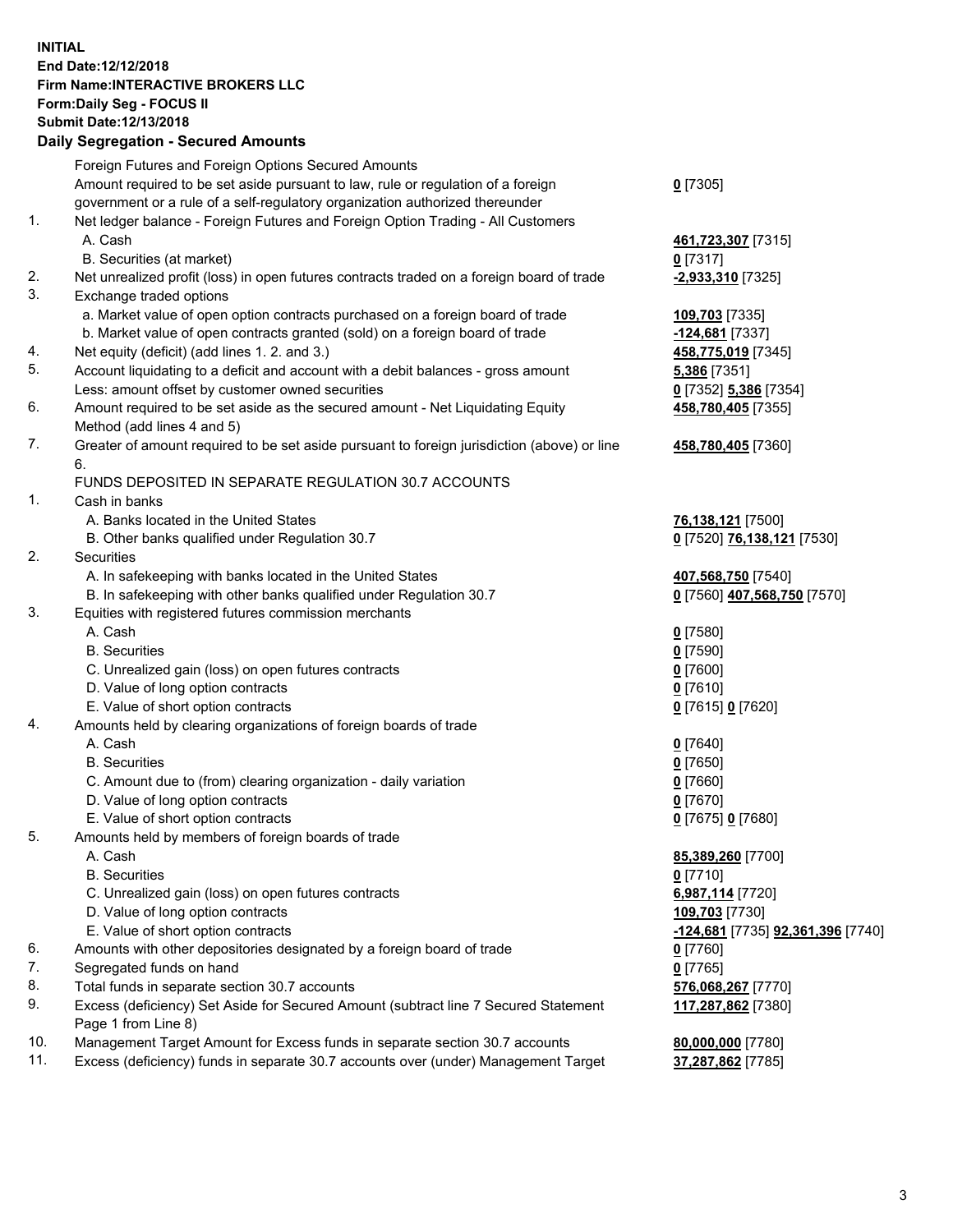**INITIAL End Date:12/12/2018 Firm Name:INTERACTIVE BROKERS LLC Form:Daily Seg - FOCUS II Submit Date:12/13/2018 Daily Segregation - Segregation Statement** SEGREGATION REQUIREMENTS(Section 4d(2) of the CEAct) 1. Net ledger balance A. Cash **4,137,136,361** [7010] B. Securities (at market) **0** [7020] 2. Net unrealized profit (loss) in open futures contracts traded on a contract market **-100,727,566** [7030] 3. Exchange traded options A. Add market value of open option contracts purchased on a contract market **401,448,402** [7032] B. Deduct market value of open option contracts granted (sold) on a contract market **-503,909,145** [7033] 4. Net equity (deficit) (add lines 1, 2 and 3) **3,933,948,052** [7040] 5. Accounts liquidating to a deficit and accounts with debit balances - gross amount **1,480,242** [7045] Less: amount offset by customer securities **0** [7047] **1,480,242** [7050] 6. Amount required to be segregated (add lines 4 and 5) **3,935,428,294** [7060] FUNDS IN SEGREGATED ACCOUNTS 7. Deposited in segregated funds bank accounts A. Cash **687,263,132** [7070] B. Securities representing investments of customers' funds (at market) **2,115,088,510** [7080] C. Securities held for particular customers or option customers in lieu of cash (at market) **0** [7090] 8. Margins on deposit with derivatives clearing organizations of contract markets A. Cash **4,102,167** [7100] B. Securities representing investments of customers' funds (at market) **1,459,312,752** [7110] C. Securities held for particular customers or option customers in lieu of cash (at market) **0** [7120] 9. Net settlement from (to) derivatives clearing organizations of contract markets **-14,535,708** [7130] 10. Exchange traded options A. Value of open long option contracts **401,800,681** [7132] B. Value of open short option contracts **-504,279,075** [7133] 11. Net equities with other FCMs A. Net liquidating equity **0** [7140] B. Securities representing investments of customers' funds (at market) **0** [7160] C. Securities held for particular customers or option customers in lieu of cash (at market) **0** [7170] 12. Segregated funds on hand **0** [7150] 13. Total amount in segregation (add lines 7 through 12) **4,148,752,459** [7180] 14. Excess (deficiency) funds in segregation (subtract line 6 from line 13) **213,324,165** [7190] 15. Management Target Amount for Excess funds in segregation **155,000,000** [7194] **58,324,165** [7198]

16. Excess (deficiency) funds in segregation over (under) Management Target Amount Excess